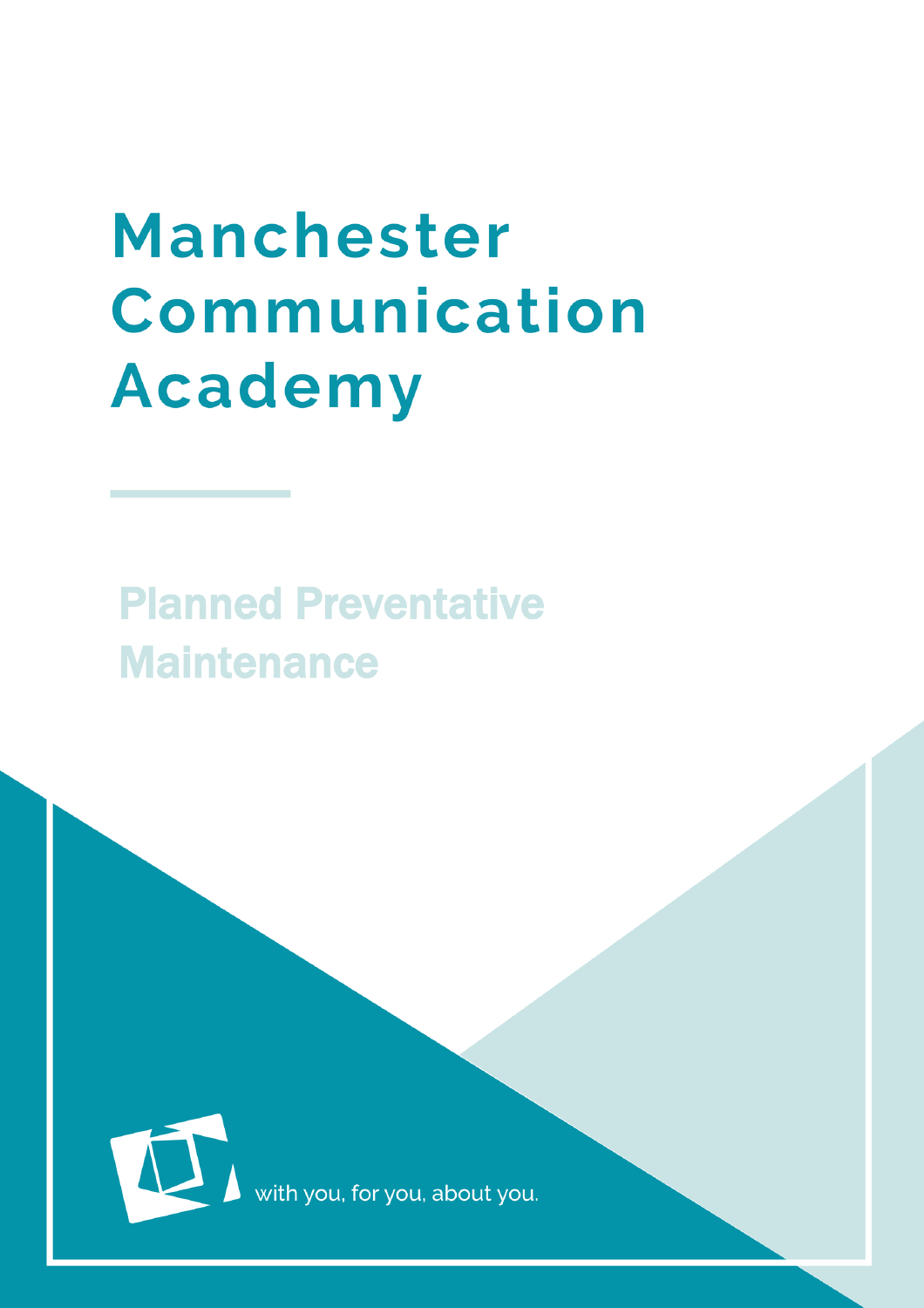| This document has been approved for operation within |                                         |
|------------------------------------------------------|-----------------------------------------|
| Date of last review                                  | September 2018                          |
| Date of next review                                  | September 2019                          |
| <b>Review Period</b>                                 | <b>Annually</b>                         |
| <b>Date of Trustee Approval</b>                      |                                         |
| <b>Status</b>                                        |                                         |
| <b>Person Responsible for Policy</b>                 |                                         |
| Owner                                                | <b>Manchester Communication Academy</b> |
| <b>Signature of Approval</b>                         |                                         |

| Area                    | By Whom                      | Period of                  | Date of Last | Date of Next | <b>Comments</b>                                                 |
|-------------------------|------------------------------|----------------------------|--------------|--------------|-----------------------------------------------------------------|
|                         |                              | <b>Inspection / Review</b> | Inspection   | Inspection   |                                                                 |
| <b>FIXED DT</b>         | <b>Workshop services</b>     | Annually                   | 10.12.2019   | Dec 2020     | Statutory - Provision and Use of Work Equipment Regs 1998       |
| <b>EQUIPMENT</b>        |                              |                            |              |              | (PUWER)                                                         |
| <b>ELECTRICAL:</b>      | <b>AGG Electrical Safety</b> | Variable can be up         | 15/09/2020   | 15/09/2021   | <b>Statutory- Provision and Use of Work Equipment Regs 1998</b> |
| <b>PAT TESTING</b>      | <b>Testing Ltd</b>           | to annually                |              |              | (PUWER)                                                         |
|                         |                              |                            |              |              |                                                                 |
|                         |                              |                            |              |              | Checking earthed equipment with a tester to ensure integrity    |
|                         |                              |                            |              |              | of earth bonding and/or insulation. Inspection of cables,       |
|                         |                              |                            |              |              | plugs fuses etc and of double-insulated equipment.              |
|                         |                              |                            |              |              | Period for inspection is dependent upon the type of             |
|                         |                              |                            |              |              | equipment and environment in which it is used.                  |
| <b>ELECTRICAL:</b>      | <b>PHS (integral</b>         | <b>FIVE YEARLY</b>         | 5/06/2020    | Summer hols  | <b>Statutory - Electricity at Work Regs 1989</b>                |
| <b>Fixed electrical</b> |                              | testing of all fixed       |              | 2025         |                                                                 |
| installations (fixed    |                              | wiring and                 |              |              | For larger sites (secondary schools) then a 20% test and        |
| wire testing)           |                              | distribution boards        |              |              | inspection per annum is an acceptable and in many ways          |
|                         |                              |                            |              |              | better alternative                                              |
|                         |                              |                            |              |              |                                                                 |
|                         |                              |                            |              |              | Swimming pool installations require an annual test.             |
| <b>Automatic DOORS</b>  | GEZE(integral)               | <b>6 MONTHLY</b>           | 14.10.19     | 14.10.20     | <b>Statutory - Workplace (Health Safety and Welfare)</b>        |
|                         |                              |                            |              |              | <b>Regulations 1992</b>                                         |
|                         |                              |                            |              |              | Existing powered doors and gates must be designed,              |
|                         |                              |                            |              |              | constructed and maintained for safety. School to be aware of    |
|                         |                              |                            |              |              | existing safety features force limitation and other safety      |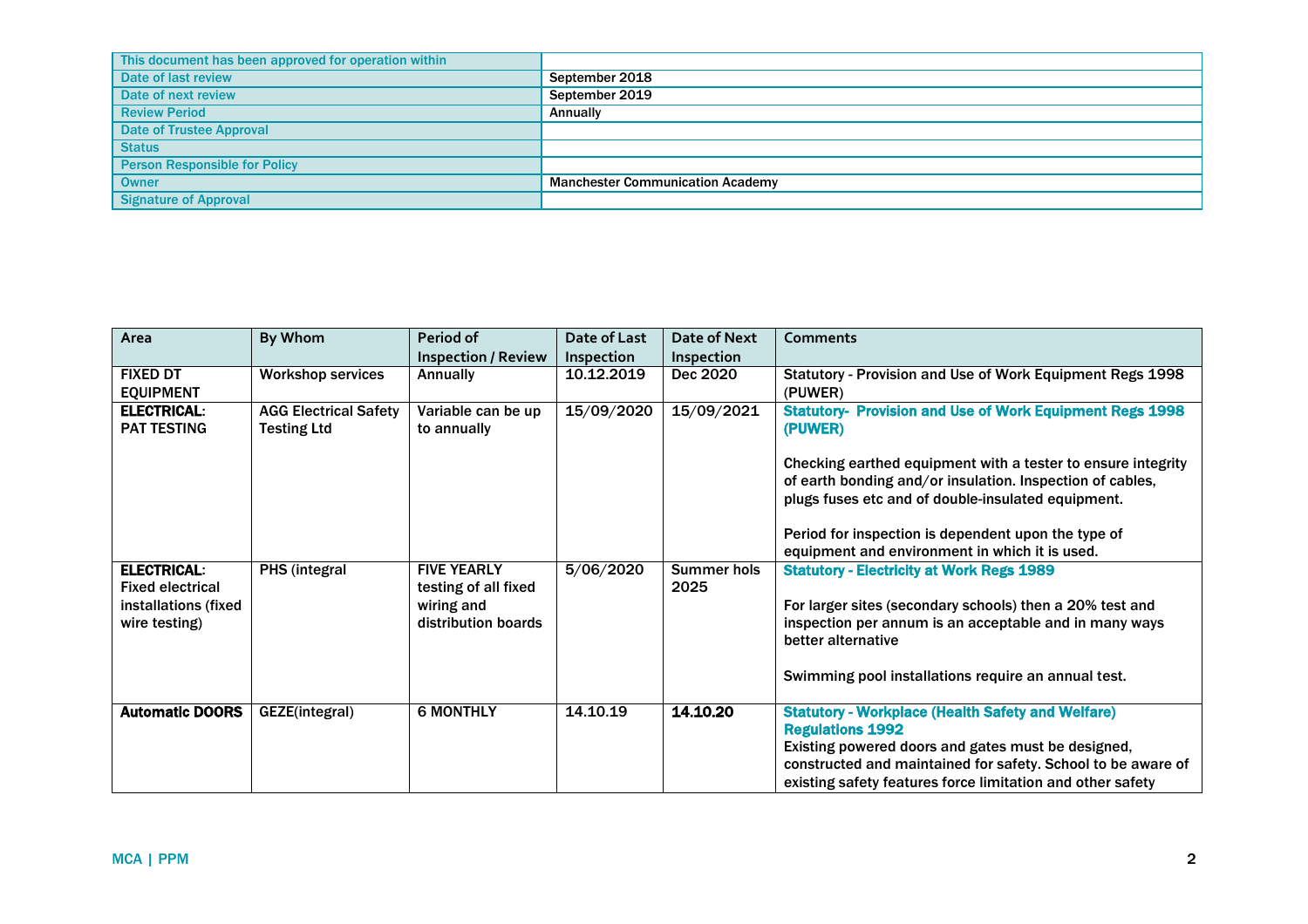|                   |                        |                          |               |                 | controls for electronic powered gates to be checked as part    |
|-------------------|------------------------|--------------------------|---------------|-----------------|----------------------------------------------------------------|
|                   |                        |                          |               |                 | of ongoing maintenance.                                        |
|                   |                        |                          |               |                 | Every 6 months a check should be carried out by someone        |
|                   |                        |                          |               |                 | who is suitably qualified, on the proper working of the safety |
|                   |                        |                          |               |                 |                                                                |
|                   |                        |                          |               |                 | devices and service the gate automation devices.               |
|                   |                        |                          |               |                 | Six monthly checks are a British Standard recommendation.      |
|                   |                        |                          |               |                 | Check safety devices are working correctly and that the        |
|                   |                        |                          |               |                 | moving door leaf / gate avoids contact with any person using   |
|                   |                        |                          |               |                 | these.                                                         |
|                   |                        |                          |               |                 |                                                                |
| <b>EMERGENCY</b>  | Integral               | Annually                 | 19.2.20       | Feb 2021        | <b>Statutory- Regulatory Reform (Fire Safety) Order 2005</b>   |
| <b>LIGHTING</b>   |                        |                          |               |                 |                                                                |
|                   |                        |                          |               |                 | Full duration discharge test and certification by competent    |
|                   |                        |                          |               |                 | person.                                                        |
|                   |                        |                          |               |                 |                                                                |
|                   |                        |                          |               |                 | Daily check that indicator lights are functioning              |
|                   |                        |                          |               |                 | Monthly in house short duration checks for operability         |
| <b>FIRE ALARM</b> | Protec (integral)      | 25% quarterly            | 21.2.20       | <b>Feb 2021</b> | <b>Statutory - Regulatory Reform (Fire Safety) Order 2005</b>  |
| <b>SERVICE</b>    |                        | For systems with         |               |                 |                                                                |
|                   |                        | battery back up          |               |                 | Six monthly battery check, test and examination by             |
|                   |                        |                          |               |                 | competent service engineer                                     |
|                   |                        |                          |               |                 |                                                                |
|                   |                        |                          |               |                 |                                                                |
|                   |                        |                          |               |                 | This check may also include 50% of the automatic smoke /       |
|                   |                        |                          |               |                 | heat detectors, sounders and manually operated devices         |
|                   |                        |                          |               |                 |                                                                |
| <b>FIRE ALARM</b> | <b>Facilities team</b> | <b>DAILY</b>             | <b>WEEKLY</b> | Wednesdays      | <b>Statutory - Regulatory Reform (Fire Safety) Order 2005</b>  |
| <b>TESTING</b>    |                        |                          | <b>CHECKS</b> |                 |                                                                |
|                   |                        | <b>WEEKLY</b>            |               |                 | Check fire alarm panel for faults                              |
|                   |                        | Check alarm is           |               |                 |                                                                |
|                   |                        | audible in all areas.    |               |                 | Fire alarm audibility test conducted by site with a different  |
|                   |                        |                          |               |                 | call point tested each week in rotation. Number each call      |
|                   |                        | <b>Record details of</b> |               |                 | point for identification.                                      |
|                   |                        | call point tested        |               |                 |                                                                |
|                   |                        |                          |               |                 | Check that any fire doors on automatic door closures linked    |
|                   |                        |                          |               |                 |                                                                |
|                   |                        |                          |               |                 | to the fire alarm are closing properly.                        |
|                   |                        |                          |               |                 | Check that any doors on exit routes with electro-magnetic /    |
|                   |                        |                          |               |                 | electro-mechanical locks release when the alarm is             |
|                   |                        |                          |               |                 | activated.                                                     |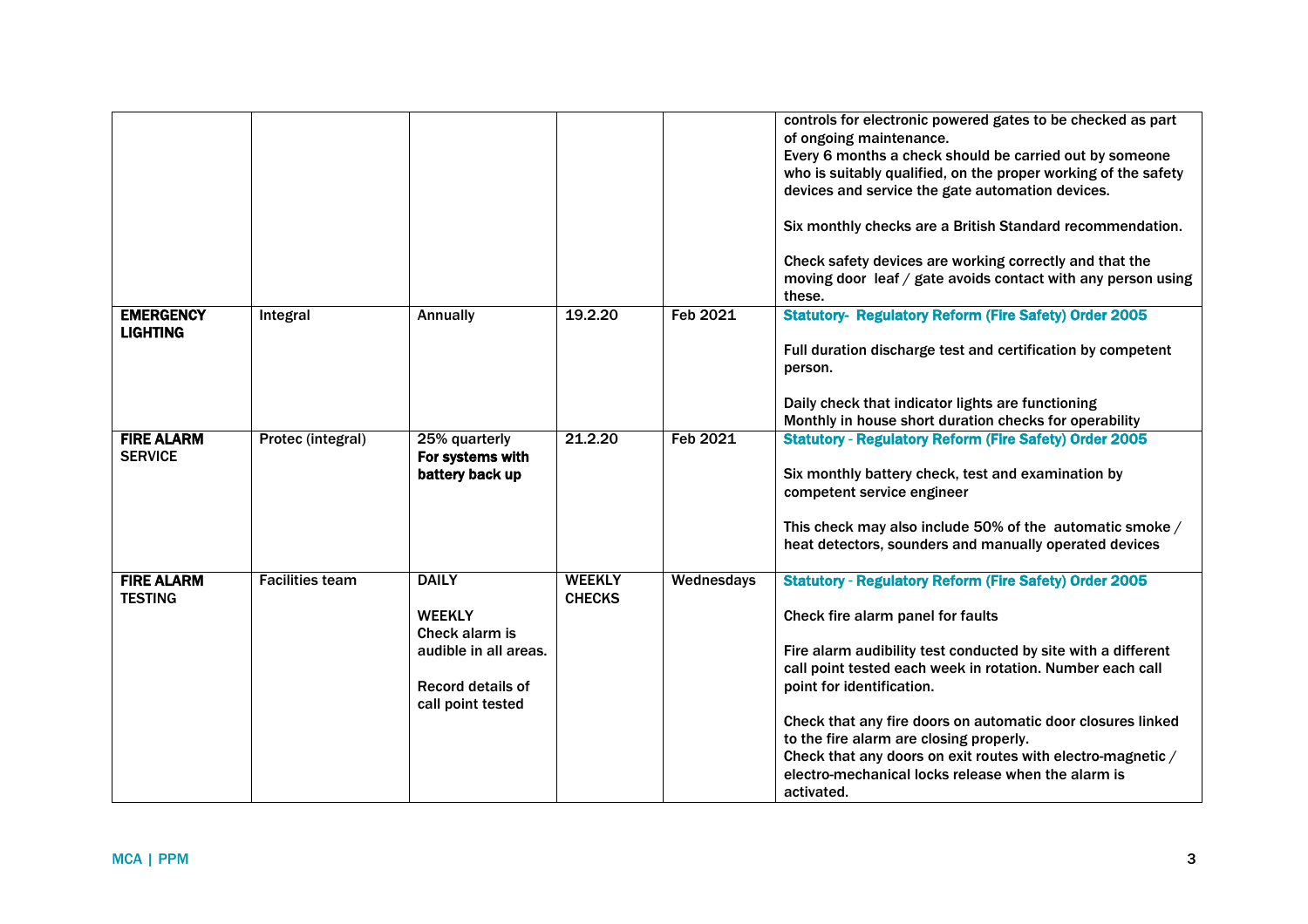| <b>FIRE DRILL</b>                                            | Whole school                          | <b>TERMLY</b>                                                                           | n/a                                    | n/a            | <b>Statutory - Regulatory Reform (Fire Safety) Order 2005</b><br>Termly drills are best practice and HCC expectation as the<br>employer                   |
|--------------------------------------------------------------|---------------------------------------|-----------------------------------------------------------------------------------------|----------------------------------------|----------------|-----------------------------------------------------------------------------------------------------------------------------------------------------------|
|                                                              |                                       |                                                                                         |                                        |                | Record details of drill, evacuation time and any problems.                                                                                                |
| <b>FIRE</b><br><b>EXTINGUISHERS</b>                          | Integral                              | <b>ANNUALLY</b>                                                                         | 23.10.2019                             | October 2020   | <b>Statutory - Regulatory Reform (Fire Safety) Order 2005</b>                                                                                             |
|                                                              |                                       | <b>WEEKLY</b>                                                                           |                                        |                | Full check maintenance check and (if applicable) servicing                                                                                                |
|                                                              |                                       |                                                                                         |                                        |                | Weekly in house checks that extinguishers are in place,<br>available for use, undamaged and unobstructed.                                                 |
| <b>FIRE EXIT ROUTES</b>                                      | <b>Facilities team</b>                | <b>DAILY</b>                                                                            | Included in<br>to fire alarm<br>checks | Daily          | <b>Statutory - Regulatory Reform (Fire Safety) Order 2005</b><br>Check for any obstructions on escape routes (internally and<br>externally)               |
|                                                              |                                       | <b>WEEKLY</b>                                                                           |                                        |                | Doors: check self closing devices, and that push bars / other<br>emergency fastening devices are operational                                              |
|                                                              |                                       |                                                                                         |                                        |                | Check all doors fitted with electromagnetic locks on escape<br>routes are releasing when fire alarm activates.                                            |
| <b>FIRST AID</b><br><b>EQUIPMENT</b>                         | $\overline{??'}$                      | <b>TERMLY</b>                                                                           | ??                                     | $\overline{?}$ | <b>Statutory - Health and Safety (First Aid) Regulations 1981</b><br>Regular check to ensure contents are complete and none are<br>outside of expiry date |
| <b>GAS</b><br><b>APPPLIANCES</b><br><b>Boilers, catering</b> | Monarch (integral)                    | <b>ANNUALLY</b>                                                                         |                                        |                | <b>Statutory - Gas Safety (Installations and Use) Regs 1998</b><br>Gas safety inspection and certificate<br>Annual servicing for efficient operation      |
| <b>KILN</b>                                                  | <b>POTTERY CRAFT</b>                  | <b>DEPENDENT ON</b><br><b>FREQUENCY OF</b><br><b>USE</b><br>ANNUAL - 3<br><b>YEARLY</b> | 05.03.2019                             |                | Period will vary dependent upon number of firings                                                                                                         |
| <b>LIFTS AND</b><br><b>HOISTS</b>                            | Thyssen passenger<br>lifts (Integral) | <b>6 MONTHLY for all</b><br>lifts, hoists and                                           | 30.10.2019                             |                | <b>Statutory - Lift Operations and Lifting Equipment Regs 1998</b>                                                                                        |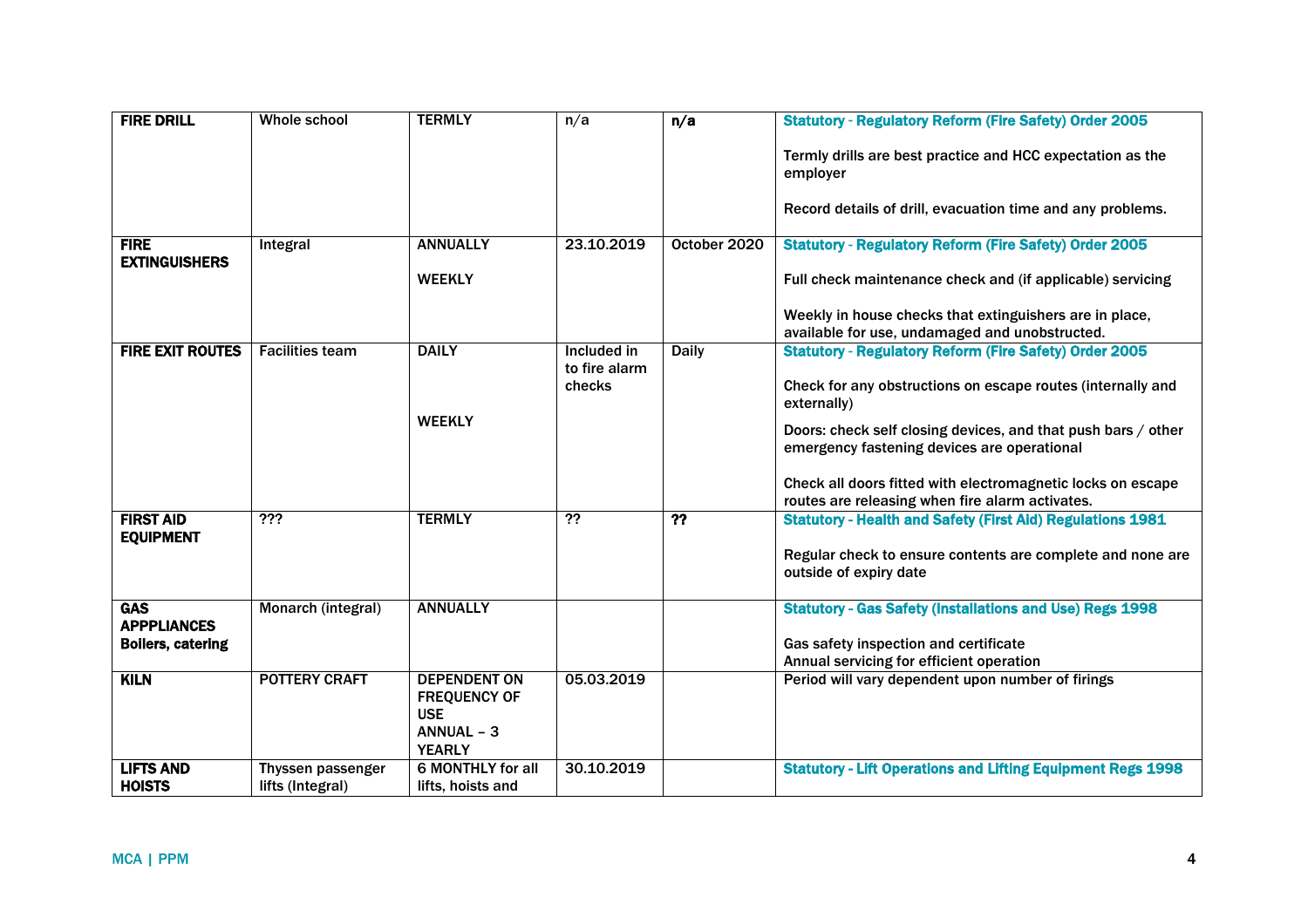| <b>LIGHTNING</b><br><b>CONDUCTORS</b>                                                      | Best (integral)                    | associated<br>accessories used to<br>lift people and all<br>lifting accessories<br><b>ANNUALLY</b> | 11.05.2020                               | 10.05.2021 | Thorough examination maintenance and inspection<br>All lifting accessories (slings, hooks, shackles, ropes etc.)<br>safety eyes and bolts should also be subject to 6 monthly<br>inspections by a competent person<br>Lightning conductor to be inspected annually (11 months is<br>actually the recommended frequency - which means over a<br>12 month period the conductor is tested every month<br>allowing for seasonal changes in soil resistivity.) |
|--------------------------------------------------------------------------------------------|------------------------------------|----------------------------------------------------------------------------------------------------|------------------------------------------|------------|-----------------------------------------------------------------------------------------------------------------------------------------------------------------------------------------------------------------------------------------------------------------------------------------------------------------------------------------------------------------------------------------------------------------------------------------------------------|
|                                                                                            |                                    |                                                                                                    |                                          |            | Testing to be carried out to BS 62305:206 comprises :<br>Continuity tests, earth resistance tests, visual check of<br>conductors, bonds and joints and a cert of compliance                                                                                                                                                                                                                                                                               |
| <b>LOCAL EXHAUST</b><br><b>VENTILATION</b><br><b>Fume cupboards</b><br>etc                 | <b>Workshop services</b>           | <b>EVERY 14 MONTHS</b>                                                                             | 10.12.2019                               | April 22   | <b>Statutory - Control of Substances Hazardous to Health Regs.</b><br><b>2002 (COSHH)</b>                                                                                                                                                                                                                                                                                                                                                                 |
| <b>PLANT ROOMS</b><br><b>AND ELECTRICAL</b><br><b>INTAKE</b>                               |                                    | <b>WEEKLY</b>                                                                                      |                                          |            | Free of storage / combustible materials                                                                                                                                                                                                                                                                                                                                                                                                                   |
| PLAY / PE<br><b>EQUIPMENT</b>                                                              | <b>PE STAFF</b><br><b>ORGANISE</b> | <b>ANNUAL</b>                                                                                      |                                          |            | <b>Best Practice under British Standards</b>                                                                                                                                                                                                                                                                                                                                                                                                              |
| <b>ACTIVITY TRAIL /</b><br><b>OUTDOOR PLAY</b><br><b>EQUIPMENT</b>                         | <b>Facilities team</b>             | <b>TERMLY FORMAL</b><br><b>CHECK</b>                                                               |                                          |            | <b>Checklist for Outdoor Play Equipment</b>                                                                                                                                                                                                                                                                                                                                                                                                               |
| <b>AREA</b>                                                                                | <b>BY WHOM</b>                     | Period of<br><b>Inspection/Review</b>                                                              | <b>Date of Last</b><br><b>Inspection</b> |            | <b>Comments</b>                                                                                                                                                                                                                                                                                                                                                                                                                                           |
| <b>PRESSURE</b><br><b>VESSELS</b><br>compressors,<br>calorifiers and air<br>receivers etc. | Ashdale engineering                | <b>Periodic inspection</b><br>and examination<br>determined by a<br>competent person               |                                          |            | <b>Statutory - The Pressure Systems Safety Regulations 2000</b><br>Written scheme of examination required<br>Pressure vessels associated with a pressurised hot / cold<br>water system should have safety valves tested as part of<br>annual boiler service.                                                                                                                                                                                              |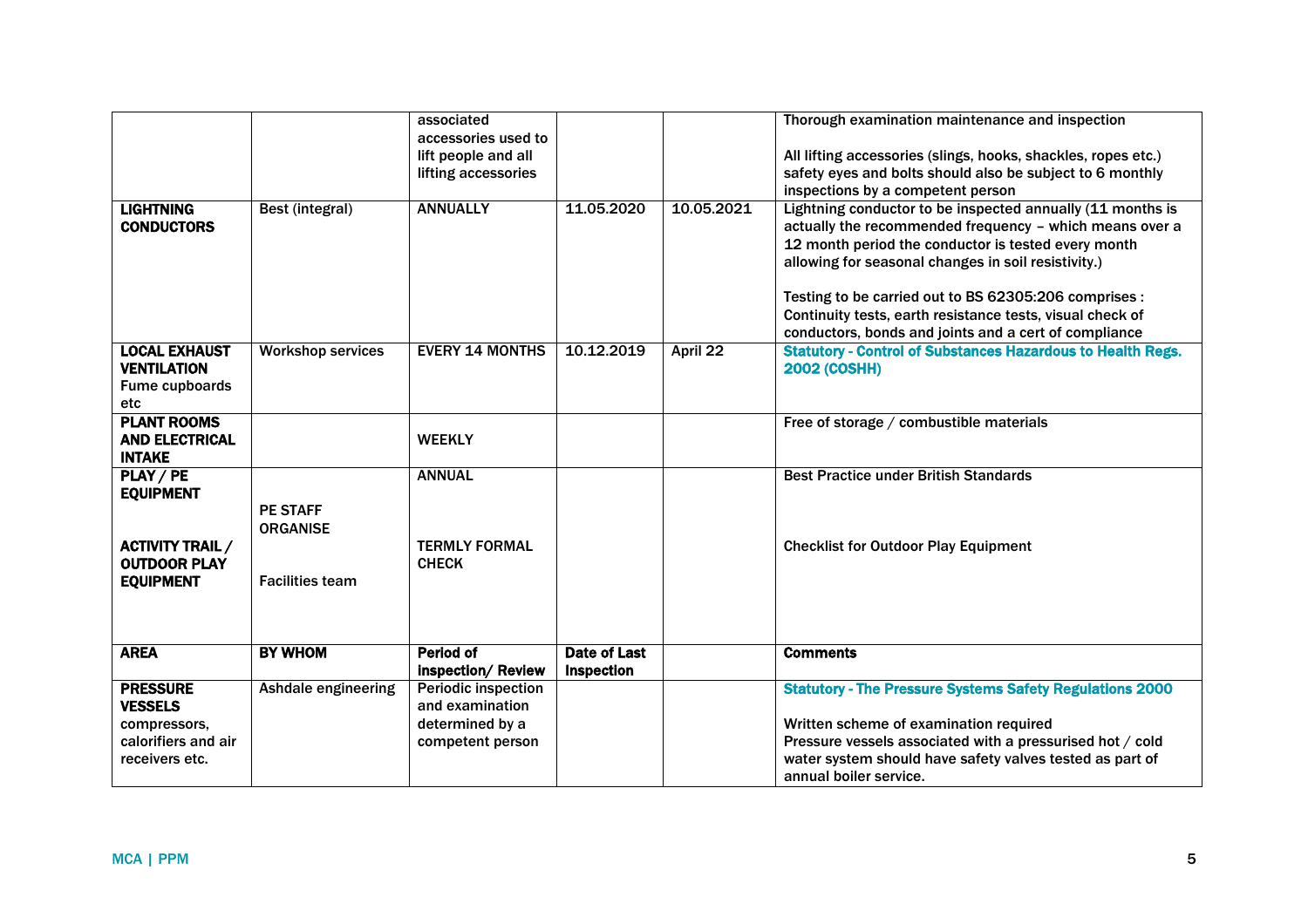| <b>TREE SAFETY</b>   |                        | Determined by risk |                | Risk assessment in place providing school with plan for      |
|----------------------|------------------------|--------------------|----------------|--------------------------------------------------------------|
|                      |                        | assessment         |                | maintenance review assessment annually.                      |
|                      |                        |                    |                |                                                              |
|                      |                        |                    |                |                                                              |
| <b>WATER SYSTEM</b>  | <b>Cleartech water</b> | <b>WEEKLY</b>      | Please see     | Statutory - COSHH, L8 (Control of legionella bacteria in     |
|                      | services               |                    | folder for     | water systems ACOP)                                          |
|                      |                        |                    | dates and      |                                                              |
|                      |                        |                    | services       | Identify and flush seldom used outlets / showers             |
|                      |                        | <b>MONTHLY</b>     |                |                                                              |
|                      |                        |                    |                | Check water temperature of first and last taps on a          |
|                      |                        |                    |                | circulating system. Cold water taps below 20°C. Hot water    |
|                      |                        |                    |                | taps 50°C. Where thermostatic mixing valves are fitted the   |
|                      |                        |                    | Please see     | temperature should be measured at the valve supply point     |
|                      |                        |                    | folder for     | with a contact thermometer                                   |
|                      |                        |                    | dates and      |                                                              |
|                      |                        |                    | services       | Check temperatures in flow and return pipework at            |
|                      |                        | <b>QUARTERLY</b>   |                | calorifiers. The return temperature must be greater than 50° |
|                      |                        |                    |                | C                                                            |
|                      |                        |                    |                |                                                              |
|                      |                        | <b>TERMLY</b>      |                | Dismantle, clean / disinfect and descale showerheads and     |
|                      |                        |                    |                | hoses.                                                       |
|                      |                        |                    |                |                                                              |
|                      |                        | <b>ANNUALLY</b>    |                | At start of term, run all taps for 5 mins to ensure pipes    |
|                      |                        |                    |                | completely flushed through.                                  |
|                      |                        |                    |                |                                                              |
|                      |                        |                    |                | Cold water tank condition lids sealed / lidded to prevent    |
|                      |                        |                    |                | contamination) and compliance inspection, temperature of     |
|                      |                        |                    |                | stored water monitored - ideally during summer months a      |
|                      |                        |                    |                | maximum / minimum thermometer could be used.                 |
|                      |                        |                    |                |                                                              |
|                      |                        |                    |                |                                                              |
|                      |                        |                    |                | Complete ladder checklist - termly                           |
| <b>LADDER CHECKS</b> |                        |                    | <b>Monthly</b> |                                                              |
|                      | site                   |                    |                | Towers should only be erected / inspected by trained and     |
|                      |                        |                    |                | competent people.                                            |
|                      |                        | <b>TERMLY</b>      |                |                                                              |
|                      |                        |                    |                | It must be inspected:                                        |
| <b>MOBILE</b>        | n/a                    |                    |                |                                                              |
| <b>SCAFFOLDING</b>   |                        |                    |                | after assembly in any position;<br>$\bullet$                 |